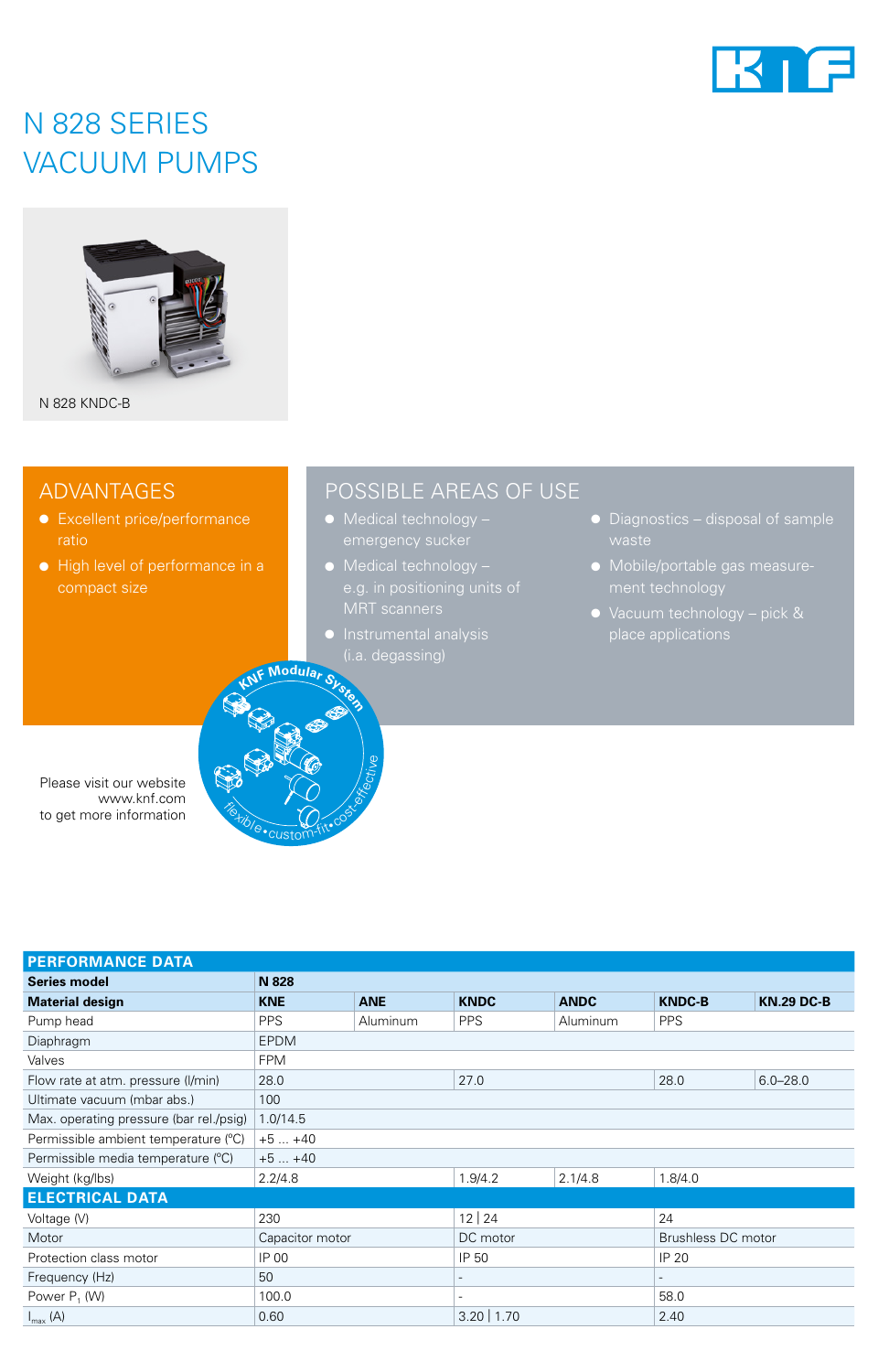| <b>ACCESSORIES</b>        |          |                |  |  |
|---------------------------|----------|----------------|--|--|
| <b>Description</b>        | Part No. | <b>Details</b> |  |  |
| Silencer/Inlet filter     | 007006   | G 1/8          |  |  |
| Hose connector (straight) | 000360   | G 1/8, PA      |  |  |
| Hose connector (straight) | 014052   | G 1/8, PVDF    |  |  |
| 90° hose connector        | 001858   | G 1/8, PA      |  |  |

| <b>SPARE PARTS</b> |          |                |  |  |
|--------------------|----------|----------------|--|--|
| <b>Description</b> | Part No. | <b>Details</b> |  |  |
| Spare parts kit    | 043824   |                |  |  |

The performance values for the series models shown on this data sheet were determined under test conditions. The actual performance values may differ and depend in particular on the usage conditions and therefore on the specific application, on the parameters of the components involved in the user's If individual designs have been created for specific customers on the basis of series models, other technical performance data may apply. Before operation begins, the relevant operating instructions and/or assembly or installation instructions should be read and

system and on any technical modifications carried out which deviate from the standard configuration or the as

delivered condition.

the safety information contained in these instructions should be noted. KNF reserves the right to make changes to

the product and the associated documentation without prior notice to the customer.



**www.knf.com**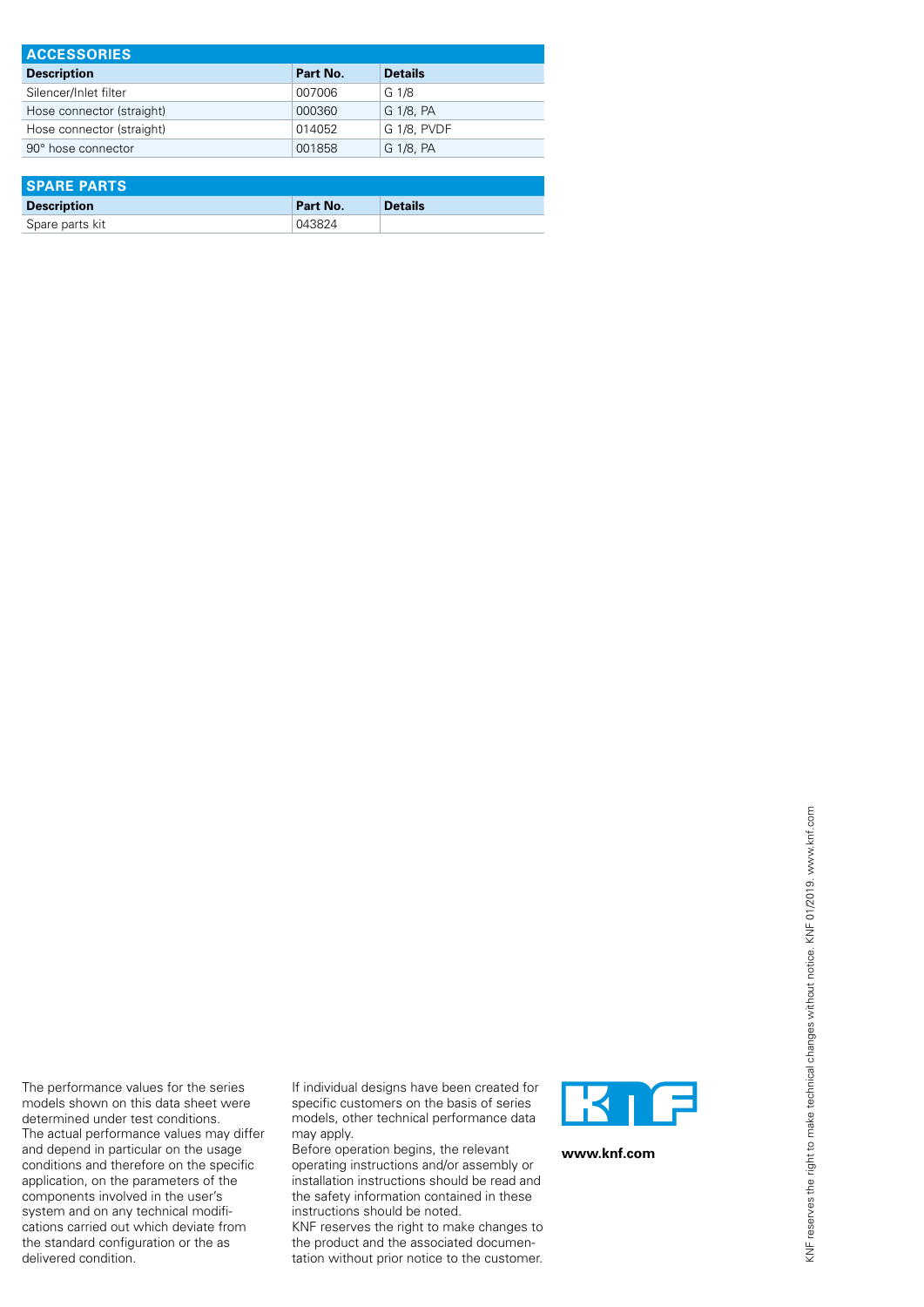# N 828 KNE | ANE

### **PERFORMANCE DATA**

| <b>Series model</b> | Flow rate at<br>atm. pressure<br>$(1/min)^{1}$ | Max. operat-<br>ing pressure<br>(bar rel./psig) | <b>Ultimate</b><br>vacuum<br>(mbar abs.) |
|---------------------|------------------------------------------------|-------------------------------------------------|------------------------------------------|
| N 828 KNE           | 28.0                                           | 1.0/14.5                                        | 100                                      |
| N 828 ANE           | 28.0                                           | 1.0/14.5                                        | 100                                      |
|                     |                                                |                                                 |                                          |

<sup>1)</sup> Liter at STP





# atm. **N 828 \_NE | PUMP DOWN TIME FOR 10 LITER VESSEL**